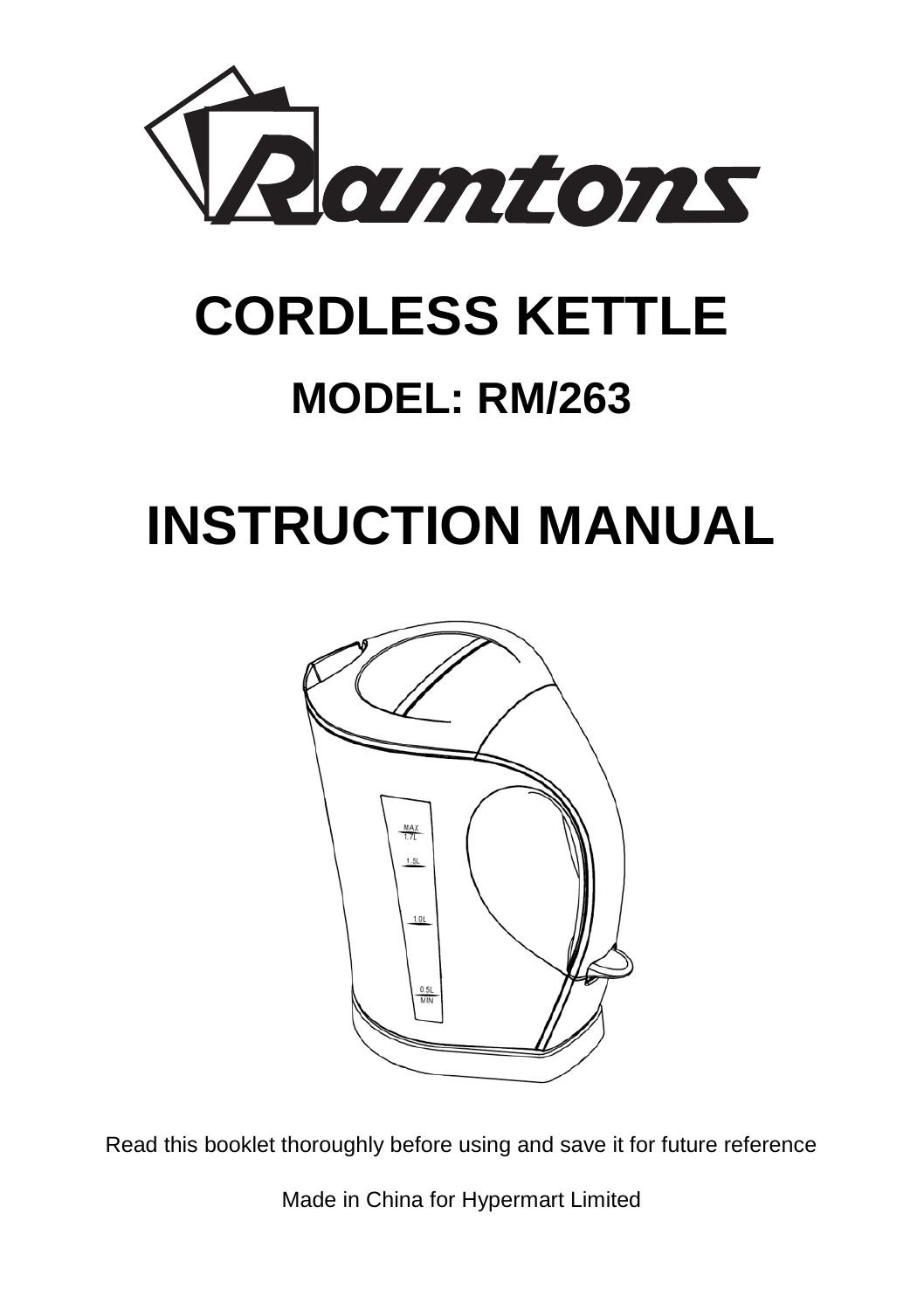### **IMPORTANT SAFETY INSTRUCTIONS**

- 1. Read all instructions before using.
- 2. Before connecting the kettle to the power supply, check that the voltage indicated on the appliance (underside the kettle & base) corresponds with the voltage in your home. If this is not the case, contact your dealer and do not use the kettle.
- 3. The attached base can not be used for other than intended use.
- 4. Do not operate the appliance without load to avoid damaging the heat elements.
- 5. Unplug from the outlet when not in use.
- 6. Do not let the cord hang over edge of table counter or touch hot surface.
- 7. Do not place on or near a hot gas or electric burner or in a heated oven.
- 8. Should you accidentally allow the kettle to operate without water, the boil-dry protection will automatically switch it off. If this should occur, allow the kettle to cool before filling with cold water and re-boiling.
- 9. Ensure that kettle is used on a firm and flat surface where the children can't touch, this can prevent from overturning the kettle to damage the person or kettle.
- 10. To protect against a fire, electric shock or personal injury, do not immerse cord, electric plugs or kettle in water or other liquids.
- 11. Always take care to pour boiling water slowly and carefully without tipping the kettle too fast.
- 12. Be careful when opening the lid for refilling when the kettle is hot.
- 13. Close supervision is necessary when any appliance is used by or near children.
- 14. Do not touch the hot surface. Use the handle or the button.
- 15. Extreme caution must be used when moving an appliance containing hot water.
- 16. The appliance is not a toy. Do not let the children play it.
	- 1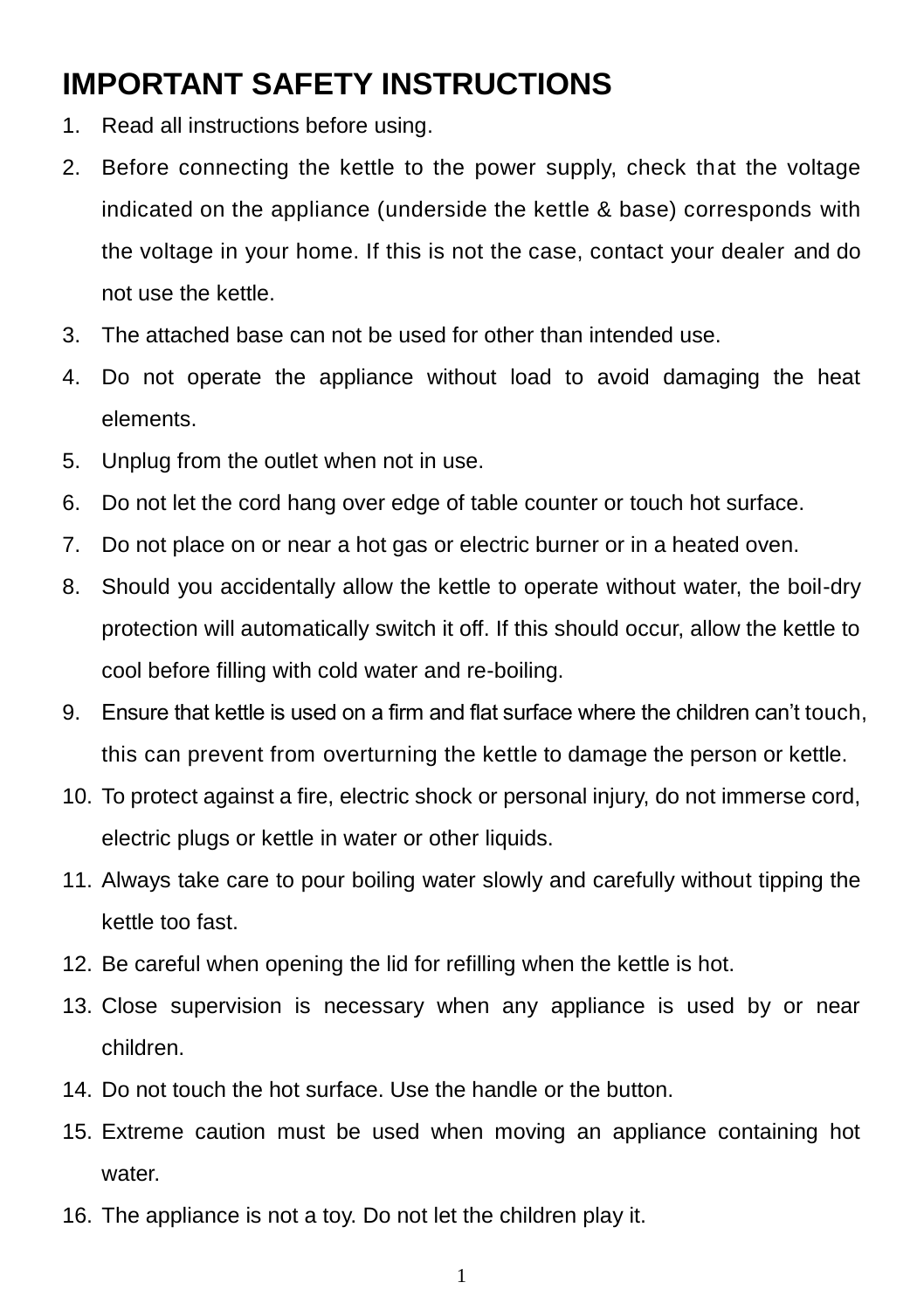- 17. The use of attachments that are not recommended by the appliance manufacturer may result in fire, electric shock or personal injury.
- 18. While boiling water, avoid to contact steam from the spout when water is boiling or just after it has switched off. Do not be anxious to uncover the lid.
- 19. Unplug from outlet when not in use and before cleaning; Allow it to cool before putting on or taking off parts and before cleaning the appliance.
- 20. Always ensure the lid is closed and do not lift it while the water is boiling. Scalding may occur if the lid is removed during the brewing cycles.
- 21. If the supply cord is damaged, it must be replaced by the manufacturer or its service agent or a similarly qualified person in order to avoid a hazard.
- 22. Do not use the appliance for other than intended use.
- 23. Do not move the unit while the kettle is switched on.
- 24. The kettle can only use with the stand provided.
- 25. If the kettle is overfilled, boiling water may be ejected.
- 26. Do not use the kettle outdoors.
- 27. This appliance is not intended for use by persons (including children) with reduced physical, sensory or mental capabilities, or lack of experience and knowledge, unless they have been given supervision or instruction concerning use of the appliances by a person responsible for their safety.
- 28. Children should be supervised to ensure that they do not play with the appliance.
- 29. This appliance is intended to be used in household and similar applications such as:
- Staff kitchen areas in shops, offices and other working environments;
- Farm houses;
- By clients in hotels, motels and other residential type environments;
- Bed and breakfast type environments.
- 30. Save these instructions.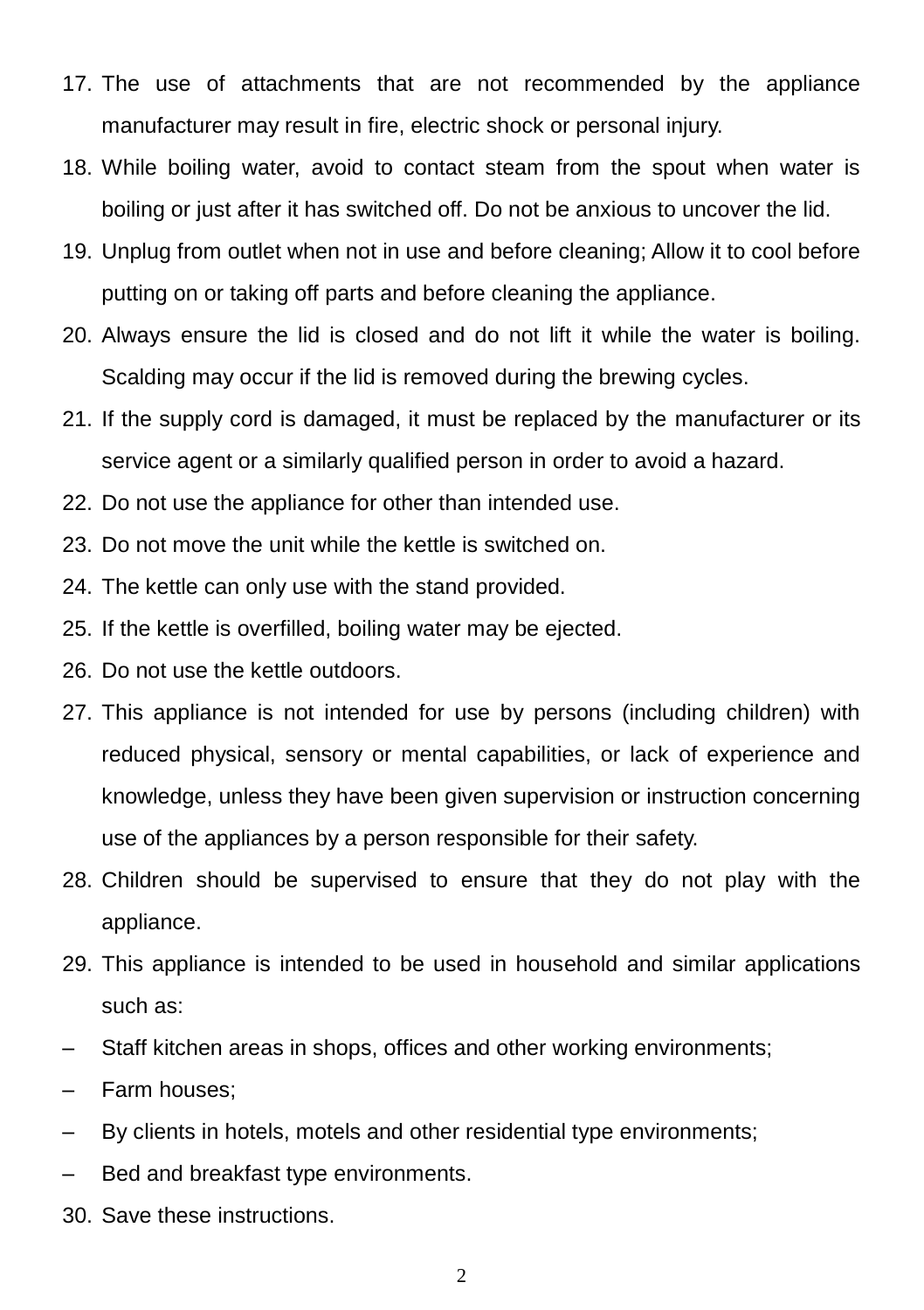31. This appliance has been incorporated with a grounded plug. Please ensure the wall outlet in your house is well earthed.

#### **Know your kettle**



### **Before initial use**

If you are using the kettle for the first time, it is recommended that you clean your kettle before use by boiling a full kettle of water twice and then discarding the water.

### **Operation**

1. To fill water into the kettle, remove it from the power base and open the lid by lifting the lid handle, fill with the desired amount of water to the kettle. Always fill the kettle between the minimum (0.5L) and maximum (1.7L) marks. Too little water will result in the kettle switching off before the water has boiled.

**NOTE: Do not fill the water over the maximum level, as water may spill out of the spout when boiling. Ensure that the lid is firmly in place before connecting the power cord to the outlet.**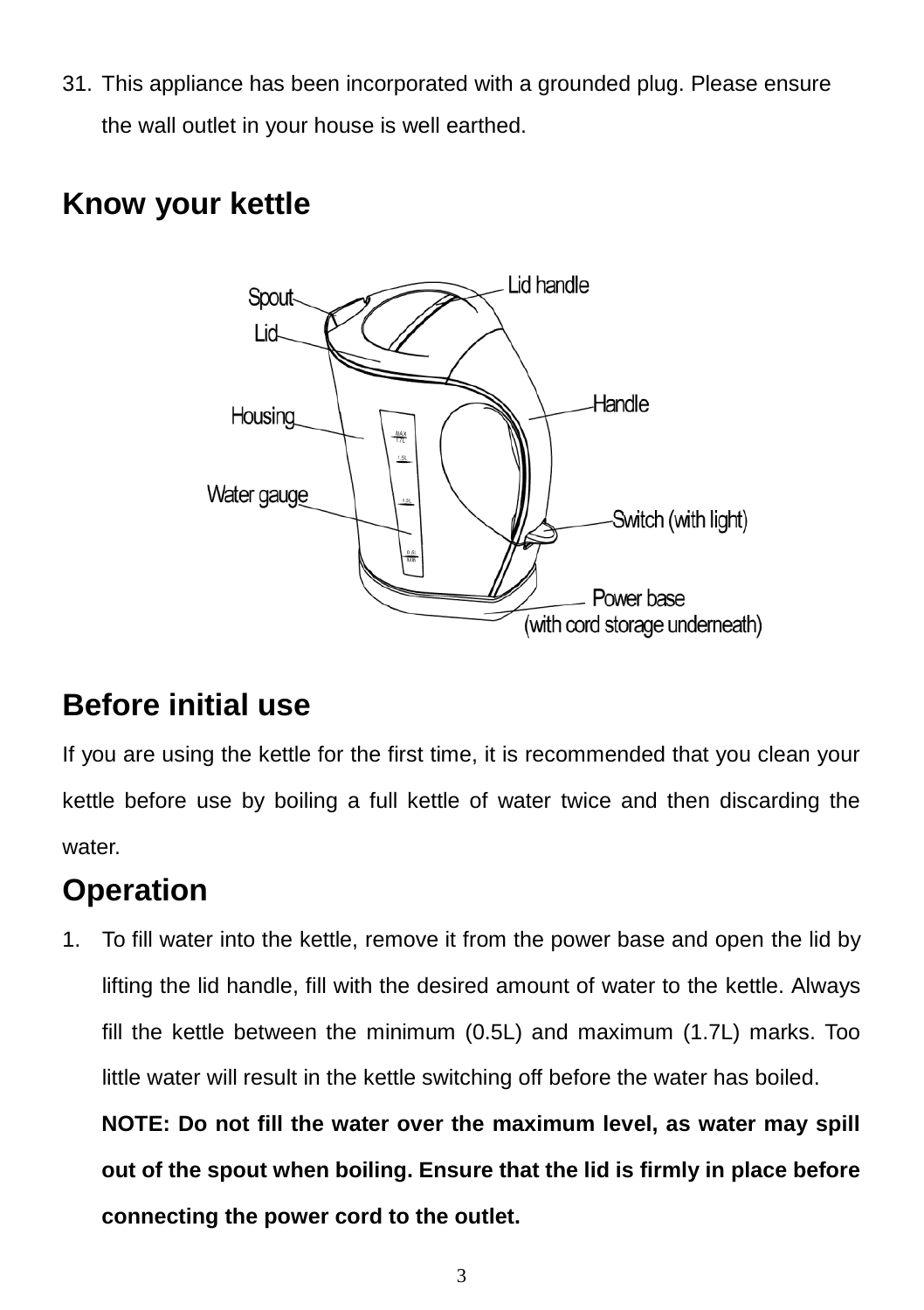- 2. Close the lid. Position the kettle on the power base in place. Make sure the kettle contact with the power base completely.
- 3. Connect the plug into a power outlet. Press down the switch to "I" position and the switch light illuminates. Then start to boil the water. The kettle will switch off automatically once the water has boiled and the switch light extinguishes. You can shut off the power by pressing the switch at any moment during boiling water.

**NOTE**:**Ensure that switch is clear of obstructions and the lid is firmly closed. The kettle will not turn off if the switch is constrained or if the lid is left open.**

4. Lift the kettle from the power base and then pour the water.

**NOTE: Operate carefully when pouring the water from your kettle as boiling water may result in scald, besides, don't open the lid while the water in the kettle is hot.**

5. The kettle will not re-boil until the switch is uplifted. Allow to cool for 15~20 seconds before reopening to boil water. The kettle may be stored on the power base when not in use.

#### **NOTE**:**Ensure power supply is turned off when kettle is not in use.**

#### **Boil-dry protection**

Should you accidentally allow the kettle to operate without water, the boil-dry protection will automatically switch it off. If this should occur, allow the kettle to cool before filling with cold water and re-boiling.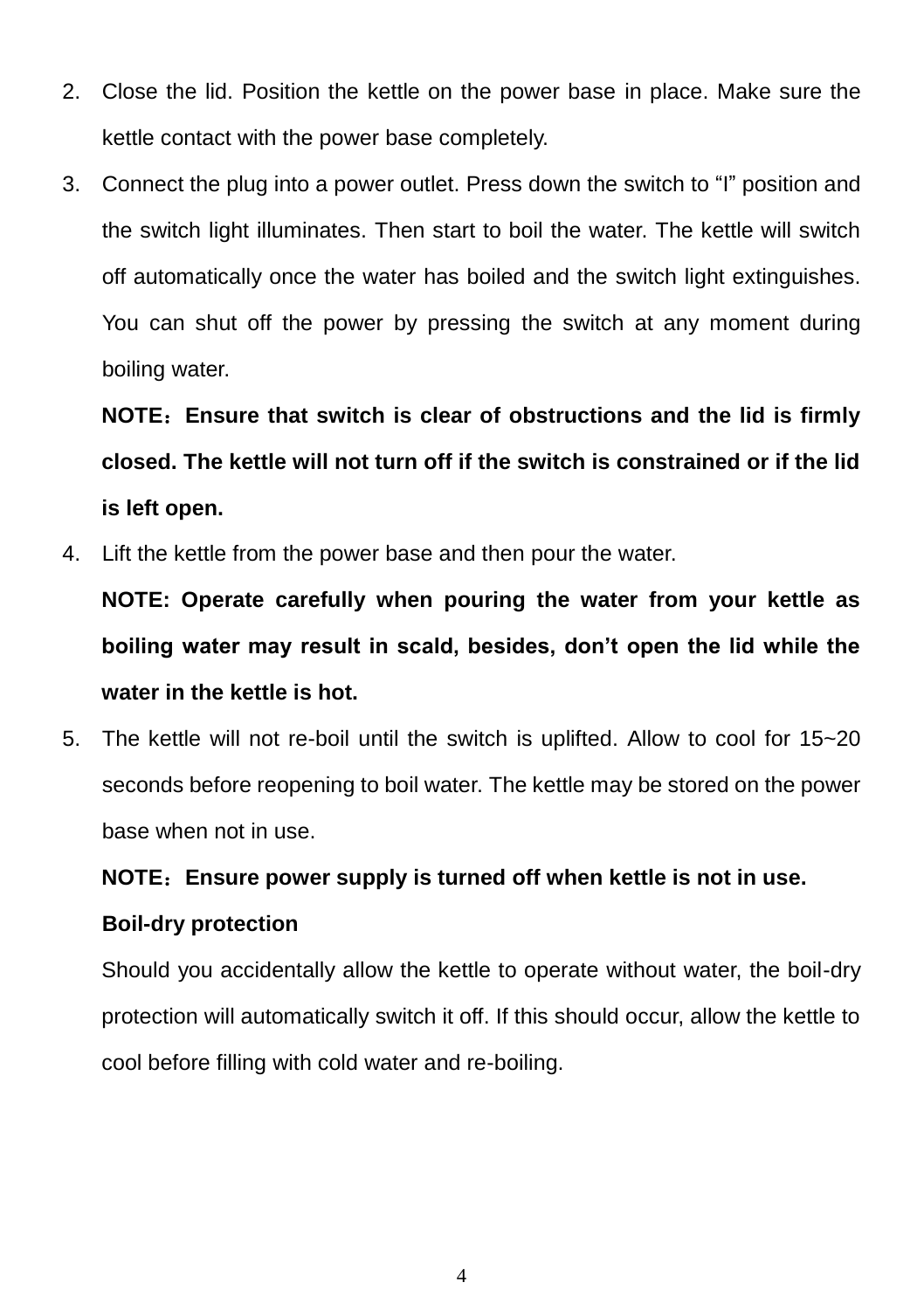## **Care and cleaning**

Always disconnect the appliance from the power outlet and leave it to cool down completely before cleaning.

Never immerse the kettle or cord in water, or allow moisture to contact with these parts.

### **Removal of mineral deposits**

Mineral deposits in tap water may cause the kettle interior to discolor .To remove this build-up, use non-toxic Liquid Descaler.

### **Alternatively:**

- 1. Fill the kettle with 3 cups of white vinegar and the remainder of water and be allowed to stand overnight. **Do not boil.**
- 2. Empty the solution from the kettle. Any stains remaining inside the spout can be removed by rubbing with a damp cloth, fill the kettle with clean water, bring to boil and then discard the water. Repeat and the kettle will then be ready to use.

### **Cleaning external housing**

Wipe the external housing with a wild and damp cloth or cleaner.

# **CAUTION: Do not use chemical, steel, wooden or abrasive cleaners to clean**

#### **the outside of the kettle.**

#### **Cleaning the filter**

Remember to clean the filter with a wild and damp cloth at intervals.

#### **Storage**

When not in use or storage, the power cord may be wound around the cord storage under the base of kettle.